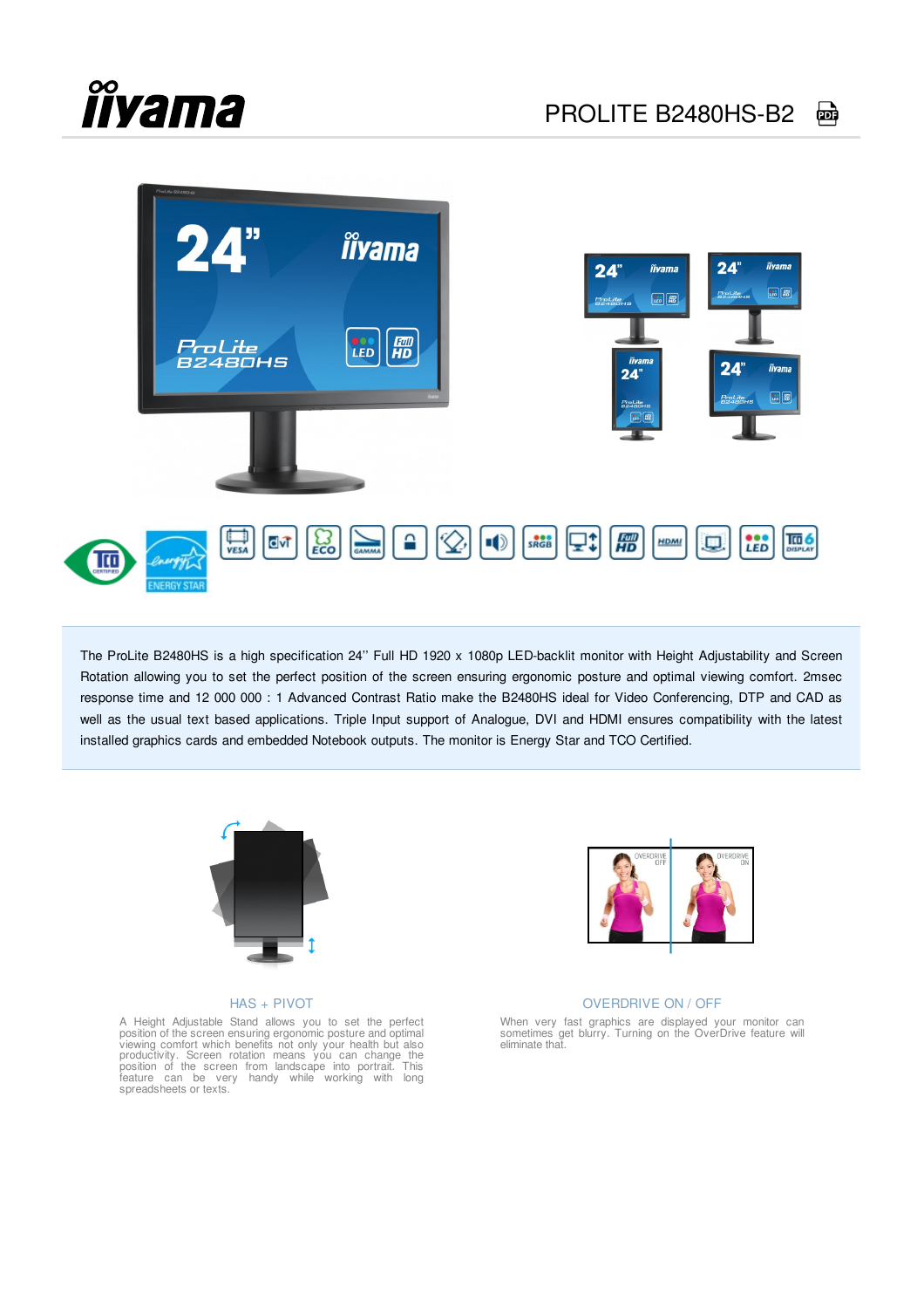# 1. DISPLAY CHARACTERISTICS

| <b>DIAGONAL</b>           | 23.6"; 60 cm                                                          |
|---------------------------|-----------------------------------------------------------------------|
| <b>PANEL</b>              | TN, LED-Backlit                                                       |
| <b>DISPLAY AREA H X W</b> | 293.22 x 521.28 mm; 11.5" x 20.5"                                     |
| <b>RESPONSE TIME</b>      | 2 <sub>ms</sub>                                                       |
| CONTRAST                  | 1000: 1 typical                                                       |
| <b>CONTRAST</b>           | 12 000 000 : 1 ACR                                                    |
| <b>BRIGHTNESS</b>         | 250 cd/m <sup>2</sup> typical                                         |
| <b>VIEWING ZONE</b>       | horizontal/vertical: 170°/160°; right/left: 85°/85°; up/down: 80°/80° |
| <b>DISPLAY COLOUR</b>     | 16.7 million                                                          |
| PIXEL PITCH H X V         | 0.2715 x 0.2715 mm                                                    |
| <b>NATIVE RESOLUTION</b>  | Full HD 1080p, 1920 x 1080 (2.1 megapixel)                            |
| <b>HORIZONTAL SYNC</b>    | 24 - 80 KHz                                                           |
| <b>VERTICAL SYNC</b>      | 56 - 75 Hz                                                            |
| <b>SYNCHRONIZATION</b>    | Separate sync                                                         |
| <b>ASPECT RATIO</b>       | 16:9                                                                  |

# 2. INTERFACES & CONNECTORS

| ANALOG INPUT CONNECTOR  | <b>VGA</b>  |
|-------------------------|-------------|
| DIGITAL INPUT CONNECTOR | DVI-D, HDMI |
| <b>HDCP</b>             | yes         |

# 3. SPECIAL FEATURES

| APPLE - MAC                    | All iiyama monitors are compatible with Apple-Macintosh computers.                                                                                                                                                                                                                                                      |
|--------------------------------|-------------------------------------------------------------------------------------------------------------------------------------------------------------------------------------------------------------------------------------------------------------------------------------------------------------------------|
| <b>PLUG &amp; PLAY</b>         | VESA DDC2B™                                                                                                                                                                                                                                                                                                             |
| <b>CONTROLS</b>                | Via OSD in 9 languages (EN, DE, FR, ES, IT, PT, Chinese, RU, JP) and 5 front controls (Power, Menu,<br>+/ Volume, -/ ECO, Auto)                                                                                                                                                                                         |
| <b>USER CONTROLS</b>           | luminance (contrast, brightness, ECO, i-style Colour, ACR), image steup (clock, phase, H. position, V.<br>position, aspect), colour (gamma, colour temperature, sRGB), OSD setup (H. position, V. position, OSD<br>time out, language), others (reset, signal select, HDMI audio, OD, information), volume, auto adjust |
| <b>SPEAKERS</b>                | 2 x 2 W (Stereo)                                                                                                                                                                                                                                                                                                        |
| <b>ANTI-THEFT-DEVICE</b>       | Kensington-lock™ prepared                                                                                                                                                                                                                                                                                               |
| <b>CERTIFICATES</b>            | CE, TUV-GS, CU, TCO 6                                                                                                                                                                                                                                                                                                   |
| <b>HEIGHT ADJUSTABLE STAND</b> | Yes                                                                                                                                                                                                                                                                                                                     |
| <b>HEIGHT ADJUSTMENT</b>       | 130 mm                                                                                                                                                                                                                                                                                                                  |
| ROTATION (PIVOT FUNCTION)      | $90^{\circ}$                                                                                                                                                                                                                                                                                                            |
| <b>SWIVEL STAND</b>            | 320°; 160° left; 160° right                                                                                                                                                                                                                                                                                             |
| <b>TILT ANGLE</b>              | 22° up: 5° down                                                                                                                                                                                                                                                                                                         |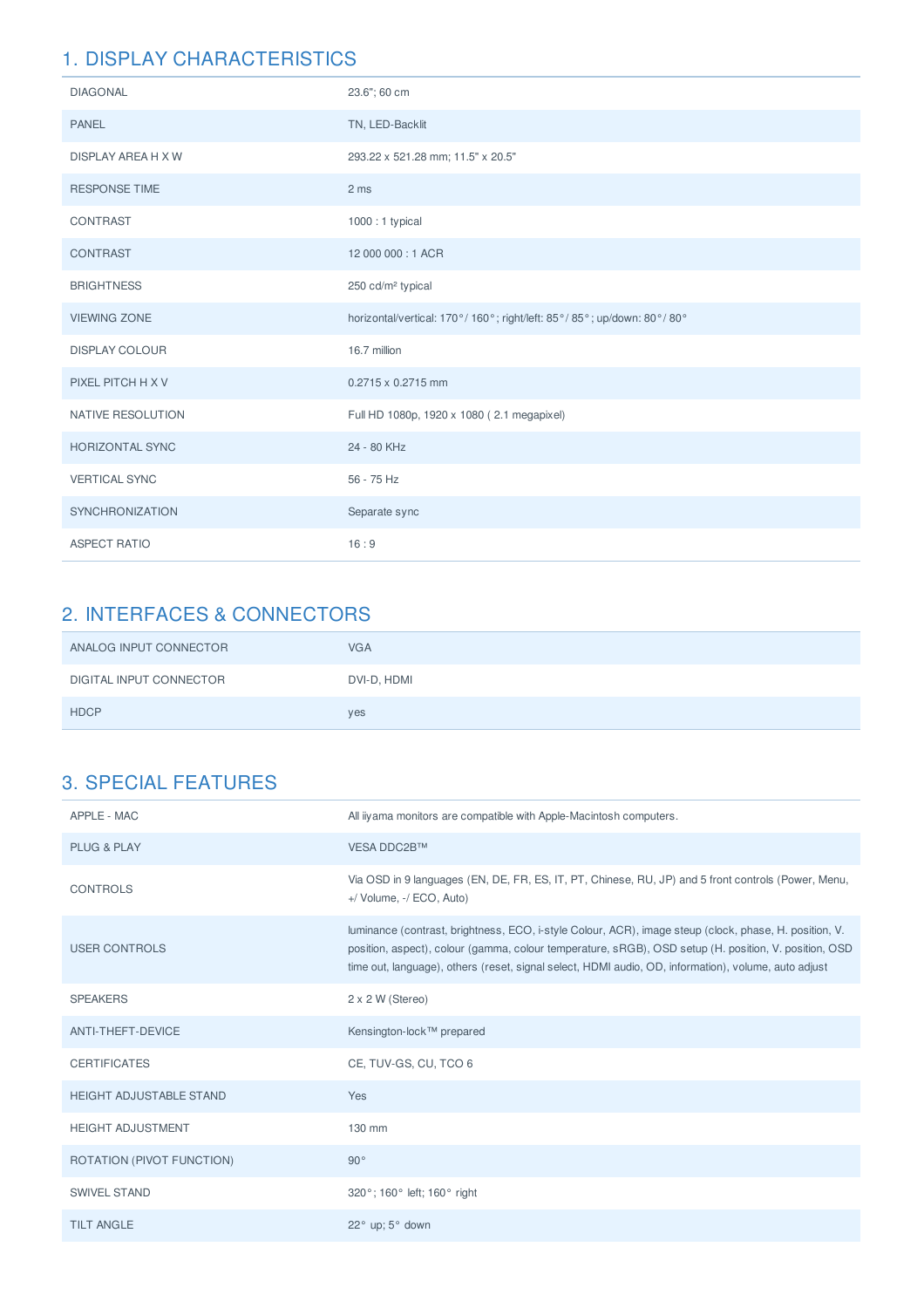#### 4. ACCESSORIES

| <b>DRIVER</b>        | Windows 95/98/2000/ME/XP/Vista/7/8/10                                                              |
|----------------------|----------------------------------------------------------------------------------------------------|
| INCLUDED ACCESSORIES | power cable, DVI-D cable, audio cable, stand, screw, cable holder, quick start guide, safety guide |

### 5. POWER MANAGEMENT

| <b>POWER SUPPLY</b>      | AC100~240V 50/60Hz                                |
|--------------------------|---------------------------------------------------|
| <b>POWER SUPPLY UNIT</b> | internal                                          |
| <b>POWER USAGE</b>       | 22 W typical; max. 0.5 W in Power management mode |
| POWER MANAGEMENT         | <b>VESA DPMS, ENERGY STAR®</b>                    |

# 6. EU ENERGY EFFICIENCY LABEL

| ENERGY EFFICIENCY CLASS   | A                           |
|---------------------------|-----------------------------|
| ON MODE POWER CONSUMPTION | 21.8W                       |
| ANNUAL ENERGY CONSUMPTION | 32 kWh/annum*               |
| VISIBLE SCREEN DIAGONAL   | 60 cm; 23.6"; (24" segment) |

This is information under Regulation (EU) No 1062/2010.<br>\*Based on the power consumption of the television operating 4 hours per day for 365 days. The actual energy consumption will depend on how the television is *used.*

# 7. EPEAT SILVER

| <b>EPEAT</b> | Please visit www.epeat.net for the registration status in your country.                                    |
|--------------|------------------------------------------------------------------------------------------------------------|
|              | 50% of the optional requirements. EPEAT Silver is valid in countries where iiyama registers the product.   |
|              | electronic equipment. The Silver certification means the monitor meets all required criteria plus at least |
|              | EPEAT is a comprehensive environmental rating that helps identify greener computers and other              |

## 8. DIMENSIONS & WEIGHT

| <b>DIMENSIONS W X H X D</b> | 571.5 x 427 (557) x 244.5 mm |
|-----------------------------|------------------------------|
| <b>WEIGHT</b>               | $6.1$ kg                     |